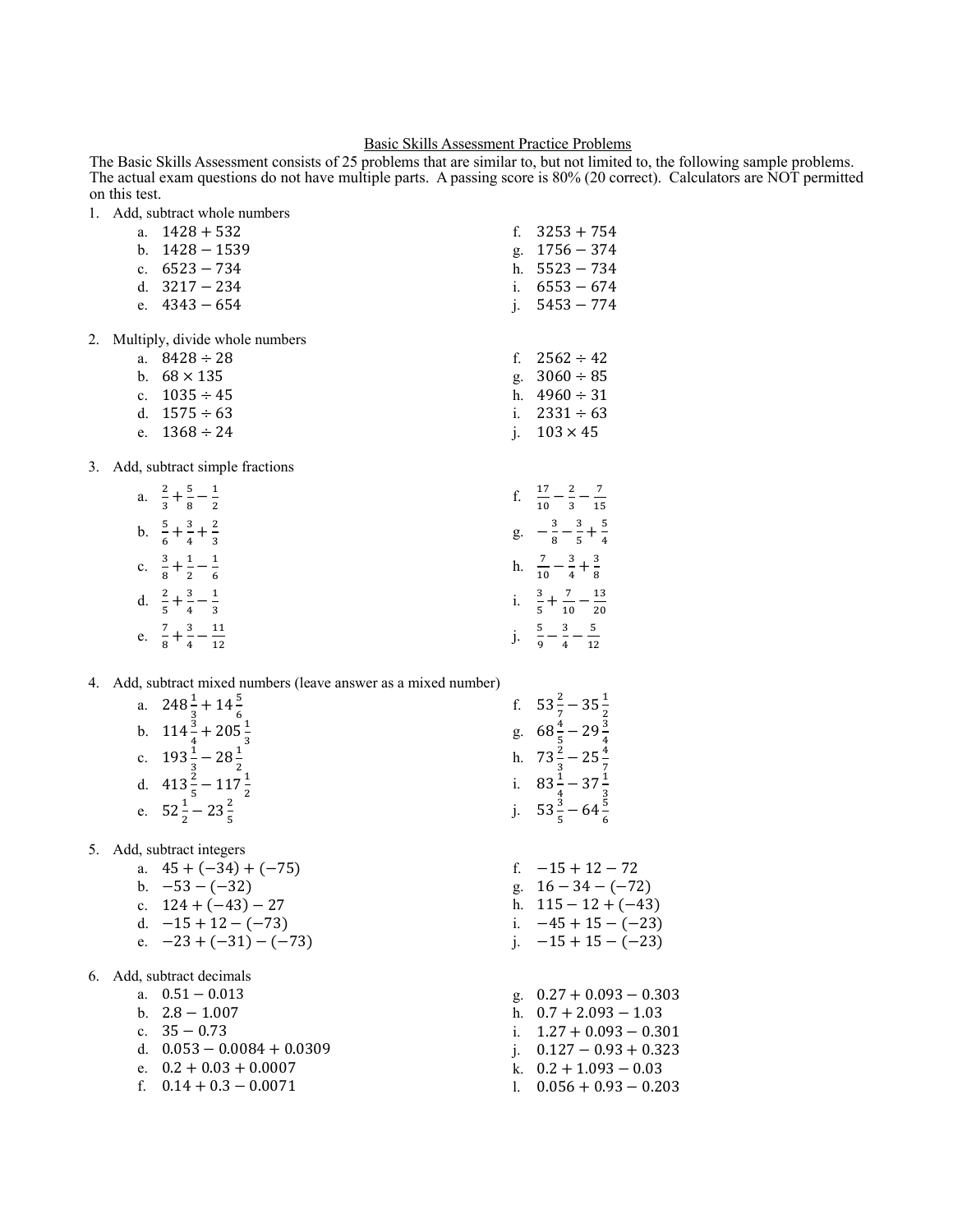7. Multiply, divide fractions (reduce to lowest terms)

a. 
$$
\frac{4}{5} \times \frac{20}{7} \times \frac{7}{16}
$$
  
\nb.  $\frac{2}{3} \times \frac{6}{5} \times \frac{11}{12}$   
\nc.  $\frac{4}{7} \times \frac{4}{3} \times \frac{11}{4}$   
\nd.  $\frac{10}{7} \times \frac{4}{5} \times \frac{14}{8}$   
\ne.  $\frac{3}{4} \div \frac{7}{5}$   
\nf.  $\frac{7}{5} \div \frac{3}{4}$   
\ng. Divide  $\frac{7}{5}$  into  $\frac{3}{4}$ 

- 8. Multiply, divide integers
	- a.  $(-3)(-1) + (-2)(2)$ b.  $(-4)(2) - (-3)(-2)$ c.  $(1)(-5) + (-2)(0)$ <br>d.  $-\frac{16}{4(-2)}$

$$
e. \quad \frac{36}{-4(-3)}
$$

- 9. Multiply, divide decimals
	- a.  $2.16 \times 6.7$
	- b.  $0.7452 \div 0.36$ c.  $0.04935 \div 0.21$ d.  $0.015 \times 117.5$
	- e.  $1603.8 \div 121.5$
- 10. Simplify an expression involving exponents
	- a.  $2^5 + 3^2$
	- b.  $(2^3 + 3)^2$
	- c  $2^3 3^2$
	- d.  $(2^4)(3^3)$
	- e.  $(3^2 \times 3^3) + 3$
	- f  $8^2 2^4 + 1^{13}$
- 11. Simplify an expression using order of operations
	- a.  $21 + 11 \times 0$
	- b.  $(21 + 11) \times 0$
	- c.  $21 + (11 \times 0)$
	- d.  $15 + 2 \times 7$
	- e.  $4 \div 2 \times 8 + 3$
	- f.  $4 \times 2 \div 8$

12. Ordering of rational numbers: Which of the following is greater?

|                |                               | ັ | ັ |                           |
|----------------|-------------------------------|---|---|---------------------------|
| a.             | $\frac{13}{14},\frac{14}{15}$ |   |   | d. $\frac{23}{31}$ , 0.75 |
| $b$ .          | $\frac{11}{12}, \frac{7}{8}$  |   |   | e. $\frac{5}{8}$ , 0.63   |
| $\mathbf{c}$ . | 118 117<br>203'200            |   |   | f. $\frac{7}{9}$ , 0.79   |

- h.  $\frac{10}{3} \div \frac{3}{2} \times \frac{5}{18}$ <br>
i.  $\frac{2}{5} \times \frac{3}{4} \div \frac{3}{20}$ <br>
j.  $\frac{3}{4} \div \frac{3}{20} \times \frac{4}{5}$ <br>
k.  $\frac{2}{5} \times \frac{7}{8} \div \frac{14}{25}$ <br>
l.  $\frac{2}{3} \div \frac{6}{5} \div \frac{3}{20}$ <br>
m.  $\frac{10}{3} \div \frac{3}{4} \div \frac{5}{3}$ <br>
n. Divide  $\frac{3}{4}$  i
- f.  $(-10)(2) 3(7)$ g.  $(-6)(-2) - (9)(-3)$ h.  $(3)(-6) + (-3)(20)$ i.  $(-5)(-4) - (-2)(10)$ i.  $(5)(-4) - (-2)(11)$
- f.  $1788.5 \div 122.5$ g.  $1403.75 \div 112.3$ h.  $1593.9 \div 103.5$ i.  $1629.25 \div 122.5$ i.  $14.8 \times 13.25$
- g.  $(5-2)^2 2^4 3^2$ <br>
h.  $1^4 3^2 + (2-1)^4$ <br>
i.  $(-8)^2 + 2^4 1^3$ <br>
j.  $-2^2 2^4 + 2^0$ <br>
k.  $3^2 + 2^3 (10-7)^2$ <br>
1.  $-2^2 + 4^3 (9-7)^2$
- g.  $24 \div (5-2) \times 11$ h.  $12 \div (6-2) \times 7$ i.  $4 \div (-5 + 2) \times 12$ j.  $20 \div (-2 + 4) \times 3 - 1$ k.  $2-24(5-4)+10^2$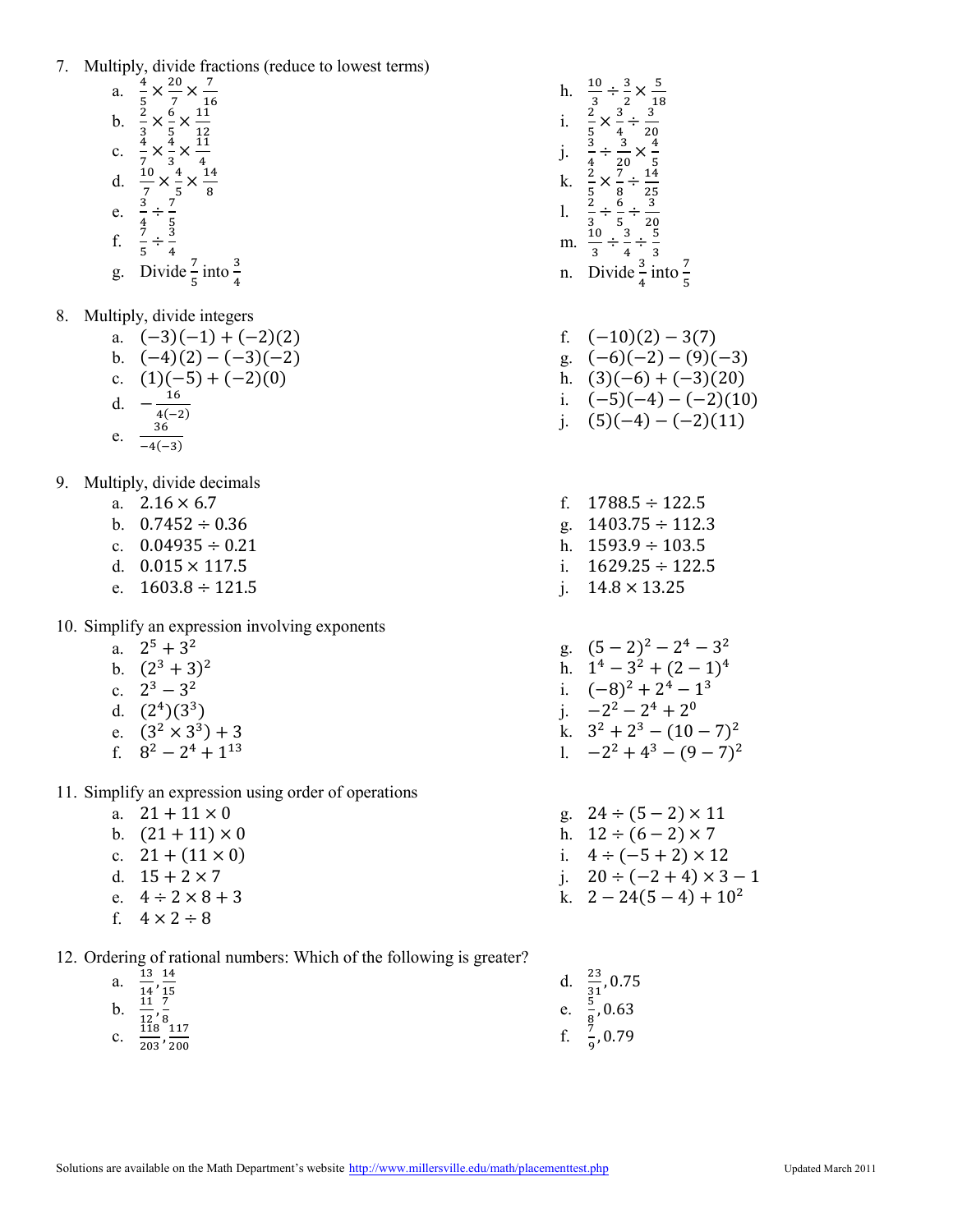13. Convert fractions to decimals

| a. | $\overline{ }$<br>с                                     | $\mathbf{1}$ | ь                                |
|----|---------------------------------------------------------|--------------|----------------------------------|
| b. | $\frac{5}{3}$<br>$\begin{array}{c} 4 \\ 11 \end{array}$ | e.           | $\frac{8}{39}$<br>$\frac{60}{9}$ |
| c. | $\frac{1}{40}$                                          | $\sim$<br>   | $\frac{1}{8}$                    |

14. Write the prime factorization of each of the following

- a. 126
- b. 189
- c. 252

15. Using percents to find part or whole

- a. What percent of 9 is 6?
- b. What percent of 9 is 12?
- c. What is 11% of 93?
- d. 96 is 12% of what number?
- e. 135% of 83 is what number?
- f. 180% of what number is 810?
- g. 250 is 250% of what number?
- h. 75 is what percent of 50?

16. Solving a linear equation in one variable

a.  $3x - 2 = 16$ b.  $4x + 21 = 57$ c.  $9x + 16 = -11$ d.  $8x - 22 = 82$ e.  $7x + 16 = 233$ f.  $3x - 12 = 57$ g.  $8x + 17 = 145$ h.  $6x - 18 = 72$ i.  $5x + 16 = 131$ j.  $-2x + 16 = 28$ 

17. Estimation of Roots: Between what two integers is each of the following?

| a. $\sqrt{53}$ | c. $-\sqrt{67}$ |
|----------------|-----------------|
| b. $\sqrt{78}$ | d. $-\sqrt{89}$ |

18. Application: Fractions to decimals to percents

| a. $\frac{7}{8}$ of a pizza is what percent of a pizza?   | e. $\frac{6}{15}$ of a pint is what percentage of a pint?  |
|-----------------------------------------------------------|------------------------------------------------------------|
| b. $\frac{4}{5}$ of a class is what percent of a class?   | f. $\frac{5}{4}$ of a mile is what percentage of a mile?   |
| c. $\frac{3}{60}$ of an arc is what percentage of an arc? | g. $\frac{9}{8}$ of an hour is what percentage of an hour? |
| d. $\frac{11}{20}$ of a pie is what percentage of a pie?  | h. $\frac{12}{12}$ of a foot is what percentage of a foot? |

d. 234 e. 378 f. 162

i. 180% of what number is 612? j. 90% of what number is 117? k. What number is 140% of 250? l. What number is 130% of 250? m. 80% of what number is 420? n. 120% of what number is 300? o. 120% of what number is 480?

- 19. Application: Percents to decimals to fractions (reduce to simplest form)
	- a. 55% of an acre is what fraction of an acre?
	- b. 36% of a kilometer is what fraction of a kilometer?
	- c. 84% of a loaf of bread is what fraction of a loaf of bread?
	- d. 140% increase in the size of a cereal box is what fraction of an increase in size?
- 20. Multiplication and Division involving zero

| a. $0 \div 6$   | g. Simplify: $\frac{-5 \times 3 + 11}{1 - (8 - 7)}$    |
|-----------------|--------------------------------------------------------|
| b. $6 \div 0$   |                                                        |
| c. $0 \div 0$   | h. Simplify: $\frac{7 \times 2 - 2 - 12}{-4 \times 6}$ |
| d. $0 \times 6$ | i. Simplify: $\frac{6 \times (-2) + 12}{8 \times 3}$   |
| e. $6 \times 0$ |                                                        |
| f. $0 \times 0$ | j. Simplify: $\frac{7-2\times 0+11}{9-9}$              |